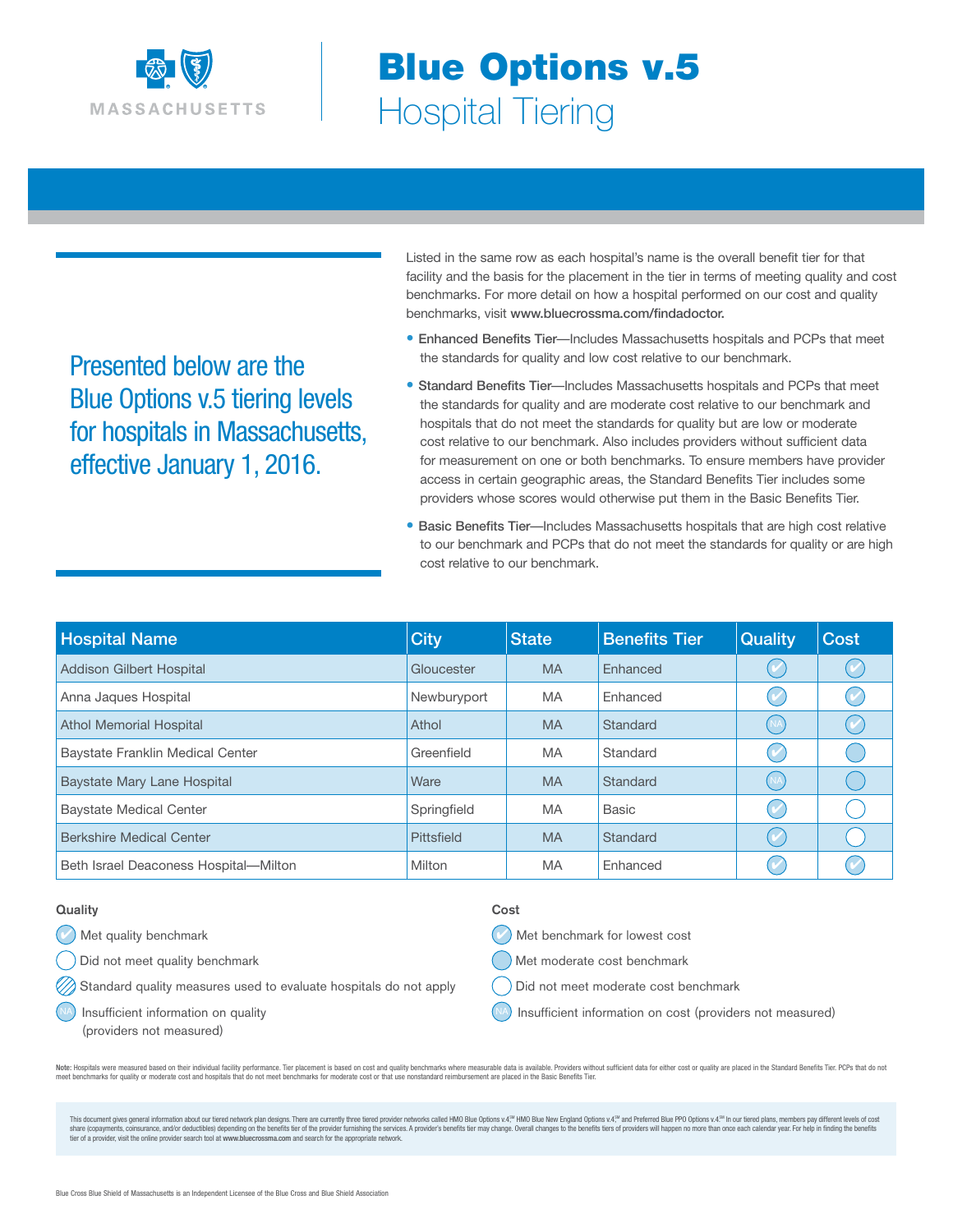| <b>Hospital Name</b>                                                           | <b>City</b>         | <b>State</b> | <b>Benefits Tier</b> | <b>Quality</b>              | <b>Cost</b> |
|--------------------------------------------------------------------------------|---------------------|--------------|----------------------|-----------------------------|-------------|
| Beth Israel Deaconess Hospital-Needham Campus                                  | Needham             | <b>MA</b>    | Enhanced             |                             |             |
| Beth Israel Deaconess Hospital-Plymouth                                        | Plymouth            | <b>MA</b>    | Enhanced             | $(\mathcal{C})$             |             |
| <b>Beth Israel Deaconess Medical Center</b>                                    | <b>Boston</b>       | <b>MA</b>    | Standard             | $\left(\mathcal{C}\right)$  |             |
| <b>Beverly Hospital</b>                                                        | <b>Beverly</b>      | <b>MA</b>    | Enhanced             | $(\check{e})$               |             |
| Boston Children's Hospital (Specialty Hospital)                                | <b>Boston</b>       | <b>MA</b>    | <b>Basic</b>         | Ø                           |             |
| Boston Children's at Lexington (Specialty Hospital)                            | Lexington           | MA           | Standard             | Ø                           |             |
| Boston Children's at Peabody (Specialty Hospital)                              | Peabody             | <b>MA</b>    | Standard             | Ø                           |             |
| Boston Children's at Waltham (Specialty Hospital)                              | Waltham             | MA           | Standard             | Ø                           |             |
| <b>Boston Medical Center</b>                                                   | <b>Boston</b>       | <b>MA</b>    | Enhanced             | $(\cdot)$                   |             |
| Brigham and Women's Hospital                                                   | <b>Boston</b>       | MA           | <b>Basic</b>         | $(\mathcal{C})$             |             |
| Brigham and Women's/Mass General Health Care<br><b>Center at Patriot Place</b> | Foxborough          | <b>MA</b>    | Enhanced             | $(\vee)$                    |             |
| Cambridge Health Alliance-Cambridge Campus                                     | Cambridge           | MA           | Enhanced             | $\checkmark$                |             |
| Cambridge Health Alliance-Somerville Campus                                    | Somerville          | <b>MA</b>    | Enhanced             | $(\check{e})$               |             |
| Cambridge Health Alliance-Whidden Campus                                       | Everett             | MA           | Enhanced             | $\omega$                    |             |
| Cape Cod Hospital                                                              | Hyannis             | <b>MA</b>    | <b>Basic</b>         | $\left( \mathcal{C}\right)$ |             |
| Carney Hospital                                                                | Dorchester          | MA           | Enhanced             |                             |             |
| <b>Clinton Hospital</b>                                                        | Clinton             | <b>MA</b>    | Enhanced             | $(\checkmark)$              |             |
| Cooley Dickinson Hospital                                                      | Northampton         | MA           | Enhanced             | $(\check{e})$               |             |
| Dana-Farber Cancer Institute (Specialty Hospital)                              | <b>Boston</b>       | <b>MA</b>    | <b>Basic</b>         | Ø                           |             |
| <b>Emerson Hospital</b>                                                        | Concord             | MA           | Enhanced             | $(\mathcal{C})$             |             |
| <b>Fairview Hospital</b>                                                       | Great<br>Barrington | <b>MA</b>    | <b>Basic</b>         |                             |             |
| Falmouth Hospital                                                              | Falmouth            | MA           | Standard             |                             |             |
| <b>Faulkner Hospital</b>                                                       | Jamaica Plain       | <b>MA</b>    | <b>Fnhanced</b>      | $\boldsymbol{\mathcal{U}}$  |             |
| Good Samaritan Medical Center                                                  | Brockton            | MA           | Enhanced             | $\bigcirc$                  | $\bigcirc$  |
| Harrington Memorial Hospital                                                   | Southbridge         | <b>MA</b>    | Standard             | $(\checkmark)$              |             |
| HealthAlliance Hospitals-Burbank Campus                                        | Fitchburg           | MA           | Enhanced             |                             |             |
| HealthAlliance Hospitals-Leominster Campus                                     | Leominster          | <b>MA</b>    | Enhanced             | $(\mathcal{C})$             |             |

## **Quality**

 $($  $\vee$  Met quality benchmark

Did not meet quality benchmark

 $\oslash$  Standard quality measures used to evaluate hospitals do not apply

NA Insufficient information on quality

(providers not measured)

#### Cost

 $($  $\vee$  Met benchmark for lowest cost

Met moderate cost benchmark

- Did not meet moderate cost benchmark
- (NA) Insufficient information on cost (providers not measured)

Note: PCPs were measured based on their HMO patients as part of their provider group, and hospitals were measured based on their individual facility performance. Provider groups can be composed of an individual provider or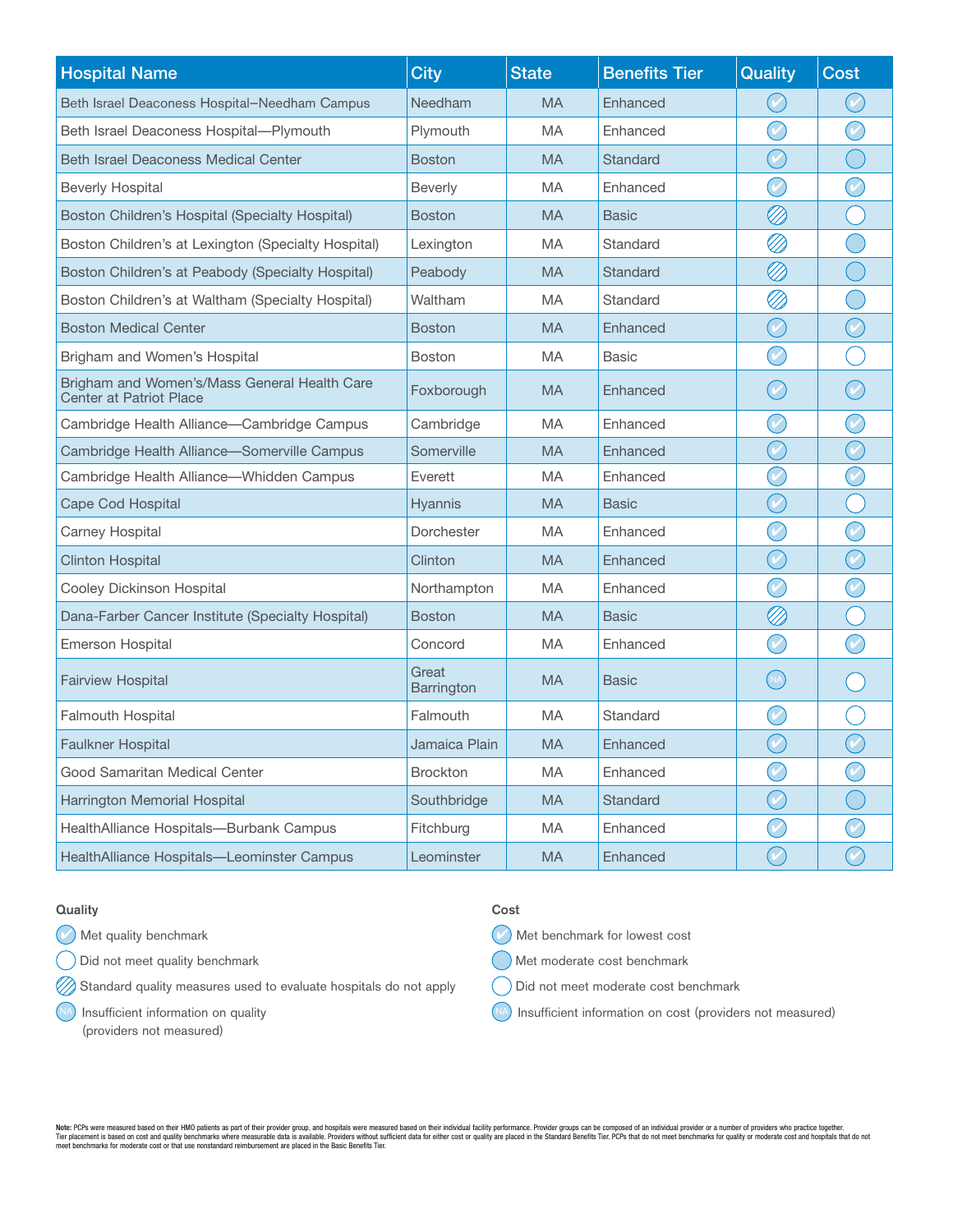| <b>Hospital Name</b>                                                                     | <b>City</b>       | <b>State</b> | <b>Benefits Tier</b> | Quality                     | <b>Cost</b>                     |
|------------------------------------------------------------------------------------------|-------------------|--------------|----------------------|-----------------------------|---------------------------------|
| Heywood Hospital                                                                         | Gardner           | <b>MA</b>    | Enhanced             |                             |                                 |
| <b>Holy Family Hospital</b>                                                              | Methuen           | <b>MA</b>    | Standard             |                             |                                 |
| Holyoke Medical Center                                                                   | Holyoke           | <b>MA</b>    | Enhanced             | $\bigcirc$                  |                                 |
| <b>Lahey Clinic</b>                                                                      | <b>Burlington</b> | <b>MA</b>    | Enhanced             | $\bigcirc$                  | $\begin{matrix} 1 \end{matrix}$ |
| Lawrence General Hospital                                                                | Lawrence          | <b>MA</b>    | Enhanced             |                             |                                 |
| Lawrence Memorial Hospital                                                               | <b>Medford</b>    | <b>MA</b>    | Enhanced             | $\boldsymbol{\mathcal{U}}$  |                                 |
| Lowell General Hospital (includes the campus<br>formerly known as Saints Medical Center) | Lowell            | <b>MA</b>    | Enhanced             |                             |                                 |
| Marlborough Hospital                                                                     | Marlborough       | <b>MA</b>    | Standard             |                             |                                 |
| Martha's Vineyard Hospital                                                               | Oak Bluffs        | <b>MA</b>    | Standard             | NA <sub>.</sub>             |                                 |
| Massachusetts Eye and Ear®' Infirmary                                                    | <b>Boston</b>     | <b>MA</b>    | Enhanced             | $\boldsymbol{\mathcal{C}}$  |                                 |
| Massachusetts General Hospital                                                           | <b>Boston</b>     | <b>MA</b>    | <b>Basic</b>         | $\bigcirc$                  |                                 |
| Mass General/North Shore Center for Outpatient Care                                      | <b>Danvers</b>    | <b>MA</b>    | Enhanced             | $\bigcirc$                  |                                 |
| Melrose-Wakefield Hospital                                                               | Melrose           | MA           | Enhanced             | $\boldsymbol{\mathcal{C}}$  |                                 |
| <b>Mercy Medical Center</b>                                                              | Springfield       | <b>MA</b>    | Enhanced             | $\bigodot$                  | $\curvearrowright$              |
| Merrimack Valley Hospital                                                                | Haverhill         | <b>MA</b>    | Enhanced             | $(\vee)$                    |                                 |
| MetroWest Medical Center-Framingham Union                                                | Framingham        | <b>MA</b>    | Enhanced             | $\left( \mathcal{C}\right)$ |                                 |
| MetroWest Medical Center—Leonard Morse                                                   | <b>Natick</b>     | MA           | Enhanced             | $\boldsymbol{V}$            |                                 |
| Milford Regional Medical Center                                                          | <b>Milford</b>    | <b>MA</b>    | Standard             | $\boldsymbol{\mathcal{C}}$  |                                 |
| Morton Hospital and Medical Center                                                       | Taunton           | <b>MA</b>    | Enhanced             | $\left( \mathcal{C}\right)$ |                                 |
| <b>Mount Auburn Hospital</b>                                                             | Cambridge         | <b>MA</b>    | Enhanced             | $\left(\mathcal{C}\right)$  |                                 |
| Nantucket Cottage Hospital                                                               | Nantucket         | <b>MA</b>    | Standard             | M                           |                                 |
| Nashoba Valley Medical Center                                                            | Ayer              | <b>MA</b>    | <b>Standard</b>      | (NA)<br>C                   |                                 |
| New England Baptist <sup>®'</sup> Hospital                                               | Boston            | <b>MA</b>    | Enhanced             | $\blacktriangledown$        |                                 |
| Newton-Wellesley Hospital                                                                | Newton            | <b>MA</b>    | Enhanced             | $\bigcirc$                  | $\varphi$                       |
| Noble Hospital                                                                           | Westfield         | <b>MA</b>    | Enhanced             | $\left(\mathcal{C}\right)$  |                                 |
| North Shore Medical Center-Salem Campus                                                  | Salem             | <b>MA</b>    | Enhanced             |                             |                                 |
| North Shore Medical Center-Union Campus                                                  | Lynn              | MA           | Enhanced             |                             |                                 |

# **Quality**

 $($  $\vee$  Met quality benchmark

Did not meet quality benchmark

 $\oslash$  Standard quality measures used to evaluate hospitals do not apply

NA Insufficient information on quality

(providers not measured)

### Cost

 $($  $\vee$  Met benchmark for lowest cost

Met moderate cost benchmark

- Did not meet moderate cost benchmark
- (NA) Insufficient information on cost (providers not measured)

Note: PCPs were measured based on their HMO patients as part of their provider group, and hospitals were measured based on their individual facility performance. Provider groups can be composed of an individual provider or